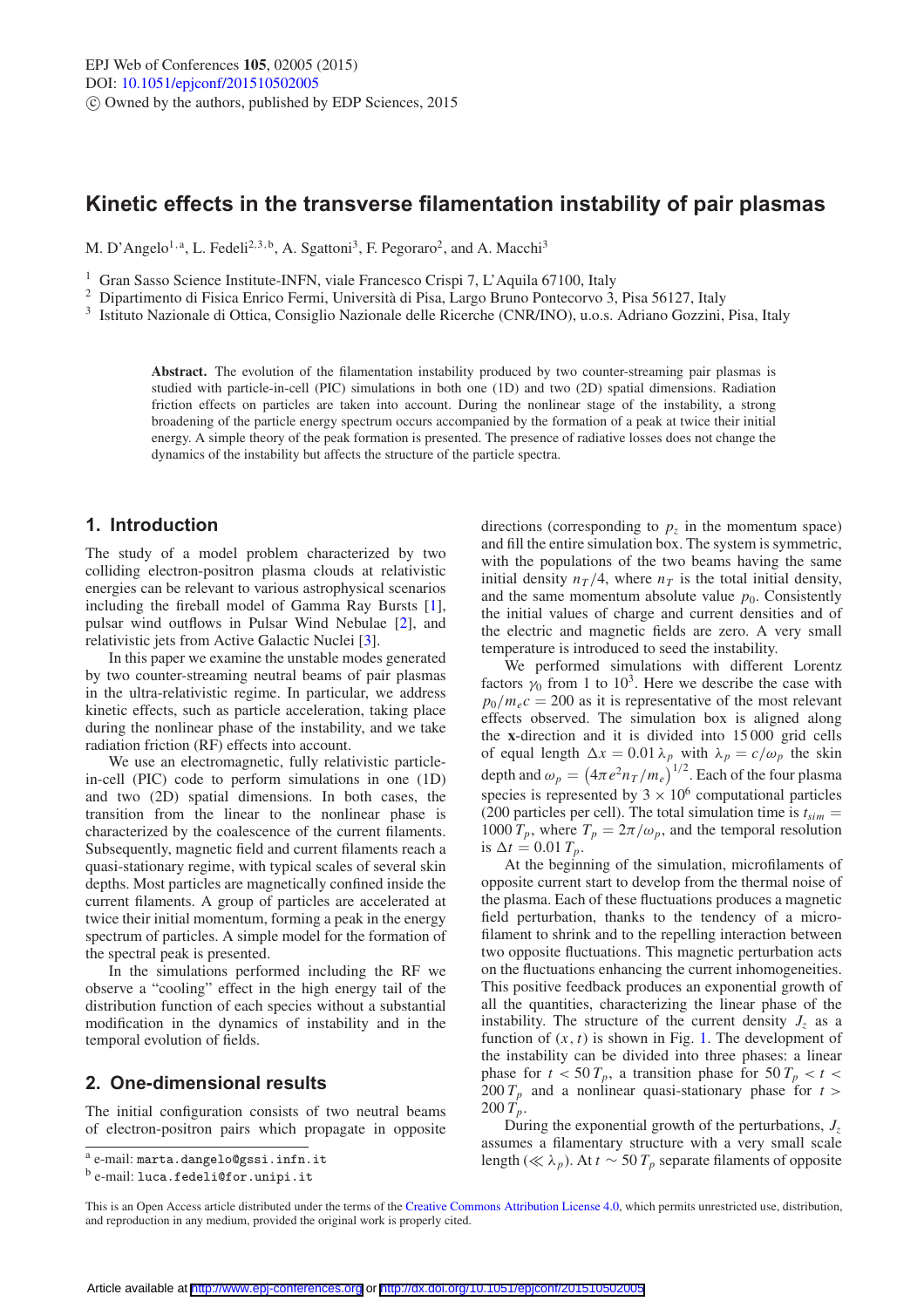<span id="page-1-0"></span>

**Figure 1.** 1D simulation: complete evolution of the current density  $J_z$  as a function of position  $(x)$  and time  $(t)$  over the whole simulation box. The parameters  $\lambda_p = c/\omega_p$  and time  $T_p =$  $2\pi/\omega_p$ .

current, having a typical scale close to the electron skin depth, become distinguishable and start to merge. This coalescence characterizes the transition of the instability from the linear to the nonlinear quasi-stationary regime. For  $t > 200 T_p$  the merging phase of the filaments finishes and the size of each filament is constant, so that the configuration can be described as stationary except for some "vibration" which is observable in Fig. [1.](#page-1-0)

During the initial phase of the linear regime particles can cross field lines, because the amplitude of the magnetic field is not sufficient to strongly deflect their trajectories. As time goes on, the amplitude of transverse magnetic field increases while the Larmor radius of particles decreases. The linear phase ends when the characteristic scale length of the field becomes comparable to the Larmor radius and particles become magnetically trapped into filaments. The analysis of the particle phase space gives an additional insight into the confinement dynamics.

The system presents a two-fluid symmetry, as shown in Refs. [\[4](#page-3-3)] and [\[5](#page-3-4)]. Therefore, it is possible to describe particle behavior considering only two populations, i.e.  $f^-$ , composed by electrons with  $p_0 > 0$  and positrons with  $p_0 < 0$ , and  $f^+$ , composed by electrons with  $p_0 < 0$  and positrons with  $p_0 > 0$ .

Figure [2](#page-1-1) (Top panel) represents the projection of the phase space on the  $(x, p_z)$  for electrons belonging to  $f^-$  population at  $t = 800 T_p$ . Thanks to the two-fluid symmetry, particles of the  $f<sup>+</sup>$  population show a pattern analogous to Fig. [2](#page-1-1) with their spatial distribution in space being complementary to that of the *f*<sup>−</sup> population, i.e. corresponding to oppositely directed current filaments.

In the regions of peak density, i.e. in the inner part of each filaments,  $p_z \approx 0$ . Outside the filaments there is a small number of electrons which have  $p_z \approx 2 p_0 =$ 400. The mechanism of acceleration of these high-energy particles will be discussed in the next Sect. [2.1.](#page-1-2)

In the nonlinear, quasi-stationary regime the spatial distribution of particles may be described in terms of an effective potential as follows. The conserved canonical momentum is  $\Pi_z = p_z \pm a_z$ , where  $a_z = (e/m_e c^2)A_z$  is the dimensionless vector potential and  $\pm$  refers to the sign of the particle charge. At  $t = 0$  we have  $a_z = 0$ , so  $\Pi_z =$  $\pm p_0$  for the two beams, respectively. The normalized energies of two electrons belonging to the two populations are

<span id="page-1-4"></span>
$$
\left(E_{\mp}/m_e c^2\right)^2 = 1 + p_x^2 + \left[\mp p_0 + a_z(x)\right]^2. \tag{1}
$$

<span id="page-1-1"></span>

**Figure 2.** 1D simulation: (top panel) phase space contours  $(x, p_z)$ ; (bottom panel) effective potential  $\hat{P}_-(x) = (p_0 + a_z)^2$ , defined in the Eq. [\(2\)](#page-1-3). These plots show the behavior of the electrons with  $p_0/m_e c = 200$ . All these quantities are plotted at  $t = 800 T_p$ . The color bar indicates number density.

Equation [\(1\)](#page-1-4) is similar to the energy equation of a particle moving in a one-dimensional configuration under the presence of an effective potential

<span id="page-1-3"></span>
$$
\hat{P}_{\pm}(x) \equiv [\mp p_0 + a_z(x)]^2.
$$
 (2)

Figure [2](#page-1-1) (Bottom panel) shows  $\hat{P}_{-(x)}$  at  $t = 800 T_p$ . The asymptotic state of the system may thus be described as a state in which the particles cluster into the minima of the effective potential.

#### <span id="page-1-2"></span>**2.1. Energy spectra and particle acceleration**

For each of the two populations ( $f^+$  and  $f^-$ ), the highenergy particles having  $p<sub>z</sub> = \pm 2 p<sub>0</sub>$  are localized outside the filaments where most of the particles belonging to the *other* population are localized, as shown in Fig. [2.](#page-1-1) This feature is also visible in the energy spectrum, reported in Fig. [3,](#page-2-0) where a peak is present at twice the initial energy  $K \sim 2\gamma_0 m_e c^2$ .

The acceleration mechanism may be described using conservation principles and a single particle approach. Energy conservation for two electrons belonging to the two fluid populations gives the relations

<span id="page-1-5"></span>
$$
1 + p_x^2 + \hat{P}_\pm(x) = C_\pm \,,\tag{3}
$$

for the  $f^+$  and  $f^-$  fluids, respectively;  $C_+$  and  $C_-$  are constants. Suppose now that there are some positions  $x_0$ where an electron of the  $f^-$  population has  $|p_z| = 0$  while  $p_x$  is maximum, and an electron of the  $f^+$  population has  $|p_z|$  maximum while  $p_x = 0$  (this hypothesis is consistent with the simulation results, see Fig. [2](#page-1-1) and Ref. [\[4](#page-3-3)]). This means that in  $x_0$  the *x* component of the force acting on *f*  $\frac{1}{\epsilon_0}$  electrons (*p*<sub>0</sub> < 0) and the *z* component of the force acting on  $f^-$  electrons ( $p_0 > 0$ ) have to be zero. The two integration constants *C*<sup>−</sup> and *C*<sup>+</sup> can be calculated. Independently of *C*<sub>−</sub> and assuming that  $p_x^+ = 0$  at  $x_0$ ,  $p_x$  assumes its maximum value where  $p_z^+ = 0$ , that is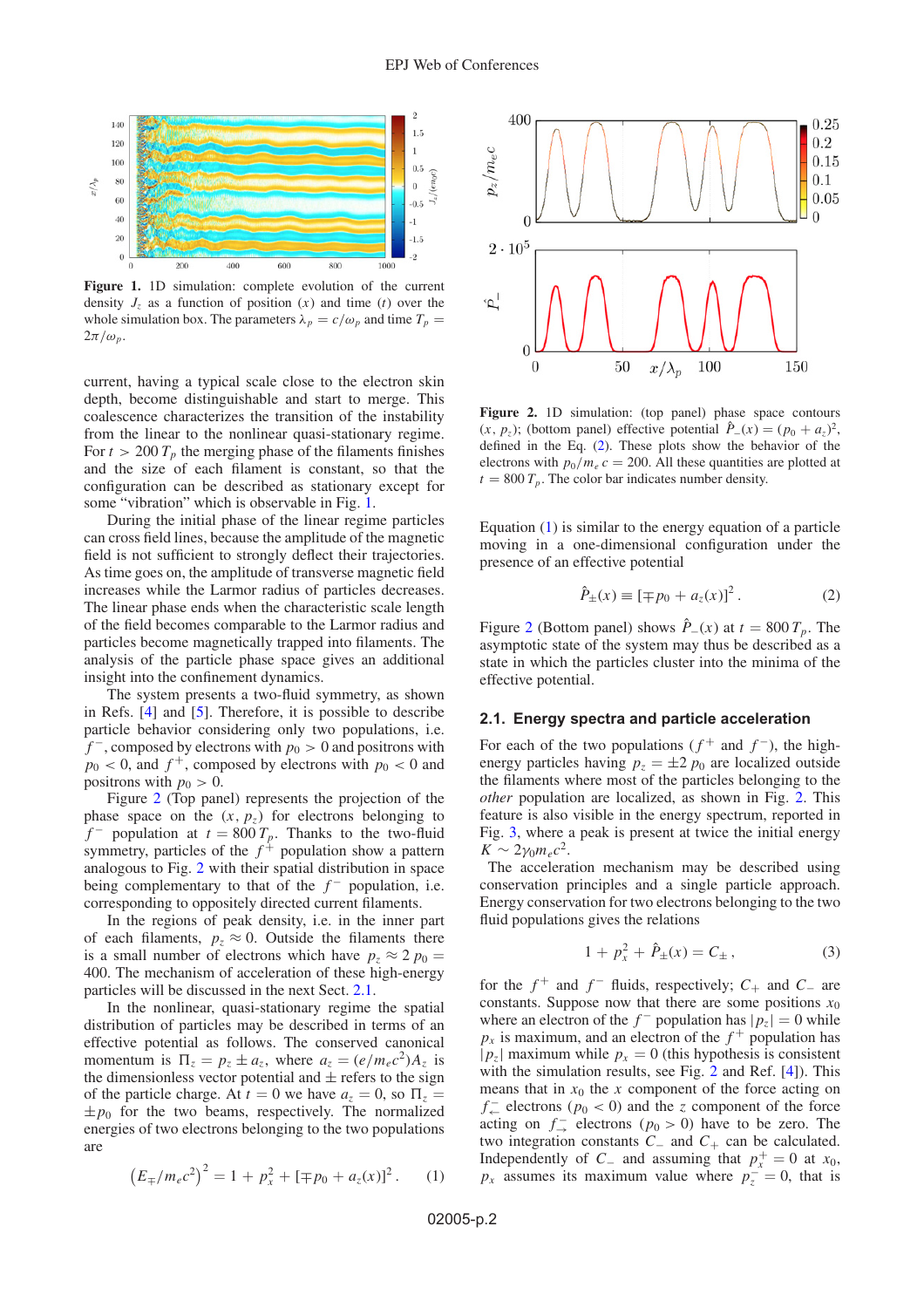<span id="page-2-0"></span>

**Figure 3.** 1D simulation: kinetic energy spectrum of the *f* <sup>−</sup> population at three different times,  $t = 0$   $T_p$  (red line),  $t = 200$   $T_p$ (green line) and  $t = 800 T_p$  (blue line). The spectrum presents a peak at twice the initial energy  $K \sim 2\gamma_0 m_e c^2$  both at  $t = 200 T_p$ and  $t = 800 T_p$ .

where  $a(x_0) = -p_0$  (due to conservation of the canonical momentum). Then from Eq. [\(3\)](#page-1-5), we obtain  $C_+ = 1 + 4p_0^2$ . Due to the symmetry of the system, the vector potential  $a(x)$  assumes the same values for its maxima and minima as a function of *x*, so there will be another point  $x'_0$  such that  $a(x') = p_0$ . Substituting this value of  $a(x'_0)$  in the expression for  $\Pi_z$ , we obtain  $|p_z^+| = 2p_0$ . This procedure can be inverted, starting from  $x'$  and then going to  $x_0$ , obtaining  $C_ = 1 + 4p_0^2$ . Thus, we have demonstrated that in a one-dimensional geometry the energy of the particles reaches a maximum

$$
E_{\text{max}} = m_e c^2 (1 + 4 (p_0 / m_e c)^2)^{1/2} . \tag{4}
$$

The formation of a peak in the energy spectrum (Fig. [3\)](#page-2-0) around  $E_{\text{max}}$  is due to the formation of a caustic analogous to that at the base of the sharpness and intensity of a rainbow: the internally reflected rays cross and cluster to form a caustic sheet (see [\[6](#page-3-5)] Chap. 3, p. 127), where classically the intensity is infinite. We can apply this principle to explain the peaks in the spectrum. These particles find themselves in positions where  $|a_7|$  is maximum. Because of the conservation of the canonical momentum, in these positions we have  $dp_z/dx = \pm da_z/dx = 0$ . Thus, these particles all gain the same momentum to first order in their distance from the maximum of  $|a_7|$ .

#### **3. Two-dimensional results**

We now describe the results of 2D simulations, in which the simulation plane  $(x, y)$  is perpendicular to the direction of the beams. The simulation box is divided into 2000  $\times$ 2000 square cells. The grid dimensions are  $L_{g.x} \times L_{g.y} =$  $100 \lambda_p \times 100 \lambda_p$  so  $\Delta x = \Delta y = 0.05 \lambda_p$ . Each of the four species is represented by  $2 \times 10^8$  computational particles. The total simulation time is  $t_{sim} = 200 T_p$  with  $\Delta t =$  $0.0325 T_p$ .

For these simulations we have used PICCANTE[\[7\]](#page-3-6), an open-source, massively parallel particle in cell code.

Figure [4](#page-2-1) shows the 2D distribution of current density, i.e.  $J_z$ , at two different times  $t = 75 T_p$  (left panel) and

<span id="page-2-1"></span>

**Figure 4.** 2D simulation: contour of current density  $J_z$  as a function of  $(x, y)$  and for times  $t = 75 T_p$  (left) corresponding to the end of the linear phase and  $t = 200 T_p$  (right) corresponding to the saturation regime.

 $t = 200 T_p$  (right panel). As a general trend, we observe the formation of isolated structures with a scale length of several electron skin depths at the earliest time  $(t =$ 75  $T_p$ ). Later, these structures eventually merge forming a structure ("island") of size close to the numerical box in the saturation regime  $(t = 200 T_p)$ . The distribution of  $J_z$  inside the island at  $t = 200 T_p$  is similar to that observed in 1D: the current peaks near the boundary of the island and has much weaker values well inside the island; locally, small scale filaments where the current changes sign are also observed. The island profiles assumed by  $J_z$ during the non-linear phase are similar to those observed as asymptotic numerical solutions of 2D Navier-Stokes and magnetohydrodynamic equations [\[8](#page-3-7)].

The energy spectrum presents a peak at  $K \sim 2 \gamma_0 m_e c^2$ , as in the 1D case (see Ref. [\[4\]](#page-3-3)), but it is probably smoothed out over an additional degree of freedom.

## **4. Effects of radiation friction**

The friction effect of the RF force physically corresponds to the incoherent emission of high-frequency radiation by ultra-relativistic electrons and positrons, see [\[9\]](#page-3-8). Most of the emitted radiation has a frequency high enough to escape the plasma. From a numerical point of view, it is unfeasible to perform simulations with a spatial resolution high enough to resolve such a small wavelength radiation. Thus, it is assumed that such radiation escapes from the system without re-interacting with other electrons or positrons, and the RF acts as a loss term. To evaluate the amount of energy loss due to RF it is thus necessary to compare simulations with and without the inclusion of the RF force.

We checked that, for a fixed initial energy of the beams, the RF effects increase with the initial density  $n<sub>T</sub>$ . This can be explained by the scaling of the field amplitudes as  $\omega_p \sim n_T^{1/2}$ . We show results obtained for the highest value considered  $n_T = 3 \times 10^{21} \text{cm}^{-3}$ . RF effects have been found to be quite weak for densities  $\langle 10^{20} \text{cm}^{-3}$ .

The system organizes itself in filamentary structures for the current density which have almost the same size and features of the filaments obtained in the non-RF simulation. This behavior can be simply understood by noticing that the EM fields have to grow in order for RF to be important, so that the RF plays little role before the